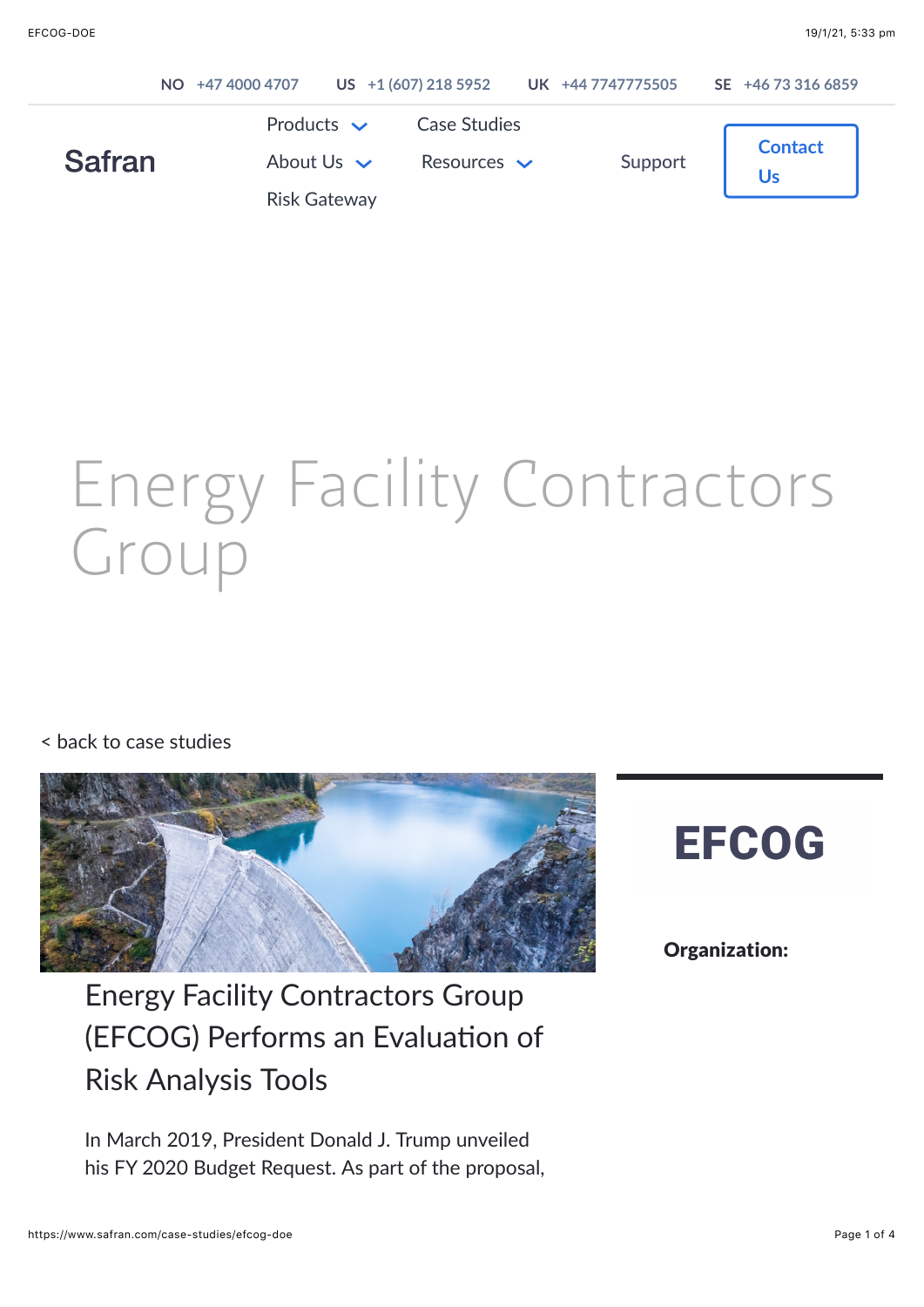[president Trump requested \\$31.7 billion dollars to](https://www.energy.gov/sites/prod/files/2019/03/f60/doe-fy2020-budget-press-release-and-fact-sheet_0.pdf) fund the Department of Energy (DOE).

President Trump's budget supports America's continued rise as an energy-independent nation. It advances U.S. national security and economic growth by making investments in transformative science and technology innovation to promote affordable and reliable energy. In addition, it provides funding to meet the USA's national security and environmental clean-up challenges.

# Department of Energy (DOE) Projects Drive Cleaner, Safer, and More Efficient Energy

The DOE is driving strategic investments in the transition to a cleaner, domestic, and more secure energy future. It ensures responsible development of America's oil and gas resources.

This coincides with work undertaken by scientists at the Energy Department's National Labs, who are busy developing technologies to reduce carbon emissions and ensure fossil energy sources play a role in America's clean energy future.

The DOE is responsible for the development of all of America's clean energy, including [solar](https://www.energy.gov/science-innovation/energy-sources/renewable-energy/solar), [wind](https://www.energy.gov/science-innovation/energy-sources/renewable-energy/wind), [water](https://www.energy.gov/science-innovation/energy-sources/renewable-energy/water), [geothermal](https://www.energy.gov/science-innovation/energy-sources/renewable-energy/geothermal), [bioenergy](https://www.energy.gov/science-innovation/energy-sources/renewable-energy/bioenergy), and [nuclear.](https://www.energy.gov/science-innovation/energy-sources/nuclear) It continues to drive strategic investments in the transition to a cleaner, domestic, and more secure energy future.

To do this, the DOE must deliver its mission at scale, supporting a population of over 320 million citizens. With so many initiatives competing for limited budget, it's vital the DOE only approves projects based on realistic project cost forecasts.

However, traditional deterministic project costing methods fail to provide the realistic probabilistic

The Energy Facility **Contractors** Group (EFCOG) is a self‐directed group of over 100 major contractors of the U.S. Department of **Energy Facilities** 

#### Goals:

For 25 years, EFCOG's mission has been to enable: "complex-wide information sharing to ensure excellence in **DOE** operations"

#### Benefits of the EFCOG Report: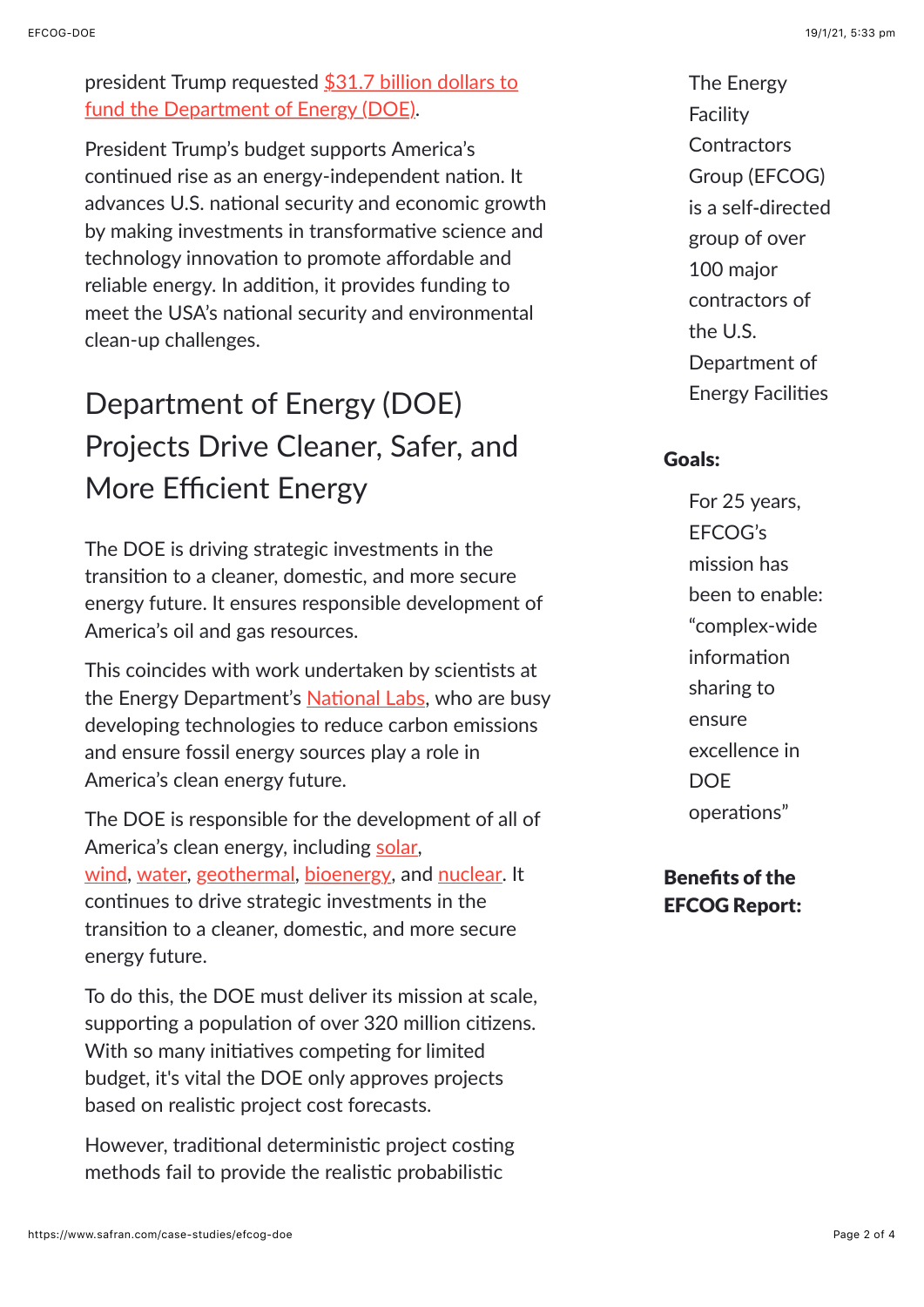range of costs required to make the right project approval decisions. They fail to consider the probabilistic impact of project risks.

What's needed are best-in-class quantitative cost and schedule risk analysis methods and tools.

With best-in-class project risk analysis, project controls professionals can identify the risk drivers likely to have the biggest impact on cost and schedule. By identifying the size of these impacts in days or dollars, what-if risk mitigation strategies can be properly explored. The return on investment of the best risk mitigation strategies can be validated, thereby reducing the overall project cost.

This approach enables project controls professionals to optimize the schedule, allowing for a probabilistic range of activity durations. And this helps them identify a faster, more efficient delivery plan that may uncover an entirely new critical path.

## Safran Supports DOE Sites

Safran Risk is being adopted by National Laboratories and Contractors working to achieve the Department of Energy's mission.

We at Safran listen to our customers and take pride in working with them to enhance our products to meet their needs. This includes updating our risk analysis tool to meet the individual requirements of our DOE clients and involving our customers in the Beta testing of our products.

We're proud of the exemplary feedback we've received from users across a range of DOE sites regarding the level of customer service, technical support, and training they've received.

EFCOG findings are published in this publicly available, [52-page report.](https://efcog.org/wp-content/uploads/Wgs/Project%20Delivery%20Working%20Group/_Project%20Management%20Subgroup/Risk%20Management%20Task%20Team/Documents/Evaluation%20of%20Risk%20Management%20Software%20-%20R0.pdf)

EFCOG's report enables those managing U.S. Department of Energy projects to efficiently determine the best risk software tool that complies with the U.S. Department of Energy's detailed risk management guidelines

#### EFCOG

evaluation results identified Safran Risk as the preferred risk analysis tool when using Oracle P6 schedules for integrated cost and schedule risk analysis

### TRY SAFRAN RISK FOR FREE

[Request a 30 Day Free trial](https://www.safran.com/risk-free-trial)